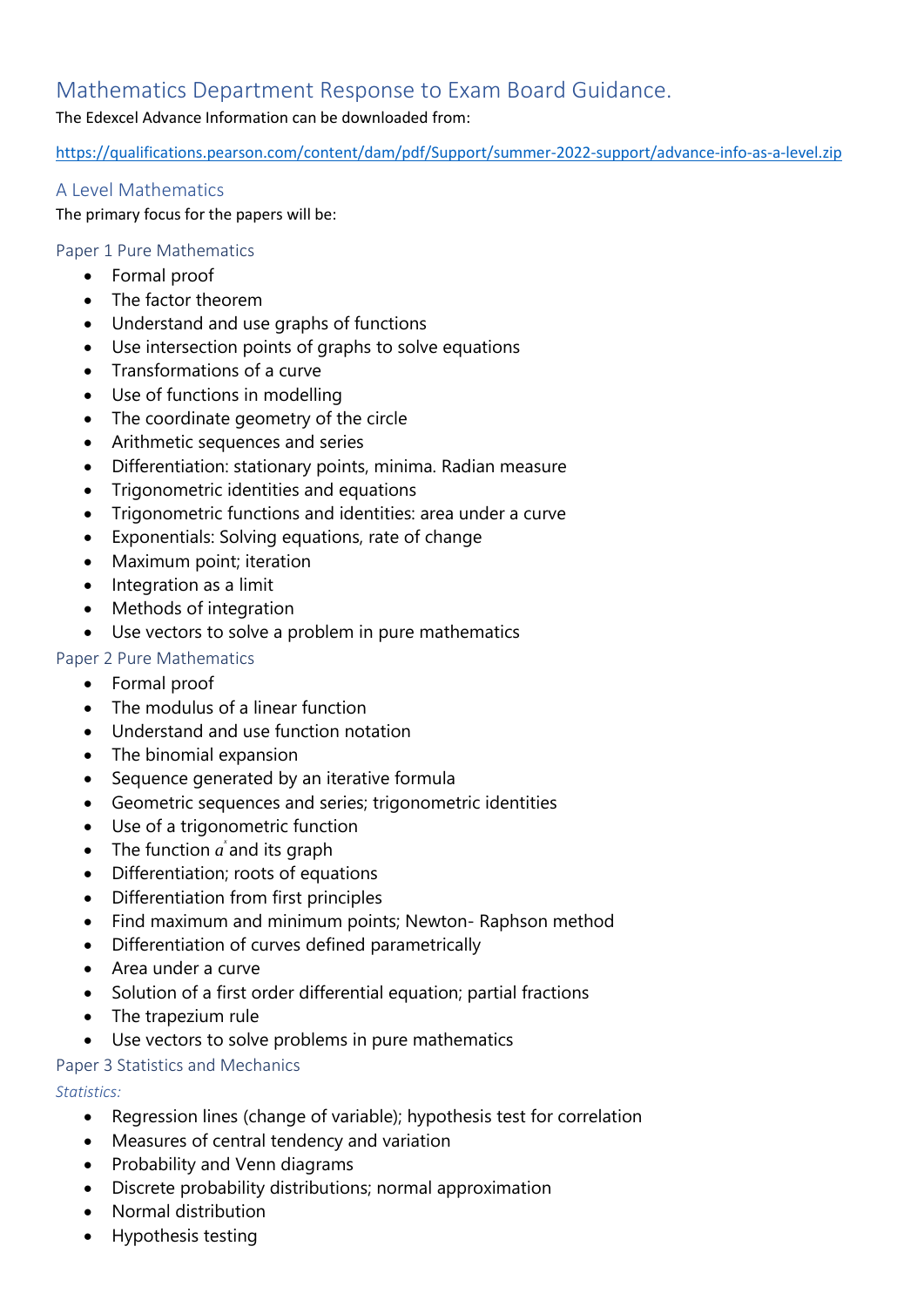#### *Mechanics*

- Constant acceleration in 2-D and Newton's 2nd law in 2-D using vectors
- Variable acceleration, language of kinematics
- Projectiles, constant acceleration
- Dynamics, resolving forces, friction, equilibrium
- Statics, moments, resolving forces, friction

#### Mathematics department response:

- The Exam Board Guidance has not identified any redactions
- The Exam Board Guidance does allow for revision to be targeted more specifically for each paper
- The Mock Exams for this subject will receive a similar guidance document to allow students to practice specialising their revision appropriately
- The mock exams have been scrutinised and questions that we feel are of a style that is highly likely to be examined in a similar way based on the Exam Board Guidance have been highlighted with a box so that students can specialise their "green pen" follow-up work and inform their revision
- Tuesday period 7 and Thursday period 7 interventions have each been given a targeted focus for question types that are known to be assessed this summer based on the exam board guidance as follows:

| W/C    | Tuesday period 7 (15:40-16:35)                                   | Thursday period 7 (15:40-16:35)                 |
|--------|------------------------------------------------------------------|-------------------------------------------------|
| 21-Feb | Linear interpolation                                             | vector f=ma -> SUVAT                            |
| 28-Feb | Mean and SD                                                      | Variable acceleration                           |
| 7-Mar  | <b>Mock</b>                                                      | <b>Mock</b>                                     |
| 14-Mar | <b>Mock</b>                                                      | Coordinate Geom Circle                          |
| 21-Mar | Turning points with location of roots<br>(iteration & Newt-Raph) | Methods of integration                          |
| 28-Mar | Area under a curve                                               | <b>13 Parents eve</b>                           |
| 4-Apr  | <b>Easter</b>                                                    |                                                 |
| 11-Apr |                                                                  |                                                 |
| 18-Apr |                                                                  | <b>12 Parents eve</b>                           |
| 25-Apr | Trig identities                                                  | Harmonic form                                   |
| 2-May  | Parametric diff (& integration)                                  | Exponentials, solve eqtn, rates of change (a^x) |
| 9-May  | Transformation of graphs (how sin<br>and cos related)            | Int as a limit, trap rule, first principles     |
| 16-May | Contextual sequences (arithmetic)                                | geometric seg & reccurance relation             |

ometric seq & reccurance

- Topics that we believe will be examined but are not addressed through targeted interventions will be targeted through lesson starters – this is usually because this was felt a more appropriate way to support these topics
- A new Wednesday period 4 intervention has been set up to provide an alternate support opportunity for Y12 students, further students and Y13 students requiring different support to allow for the targeting of the aforementioned period 7 interventions.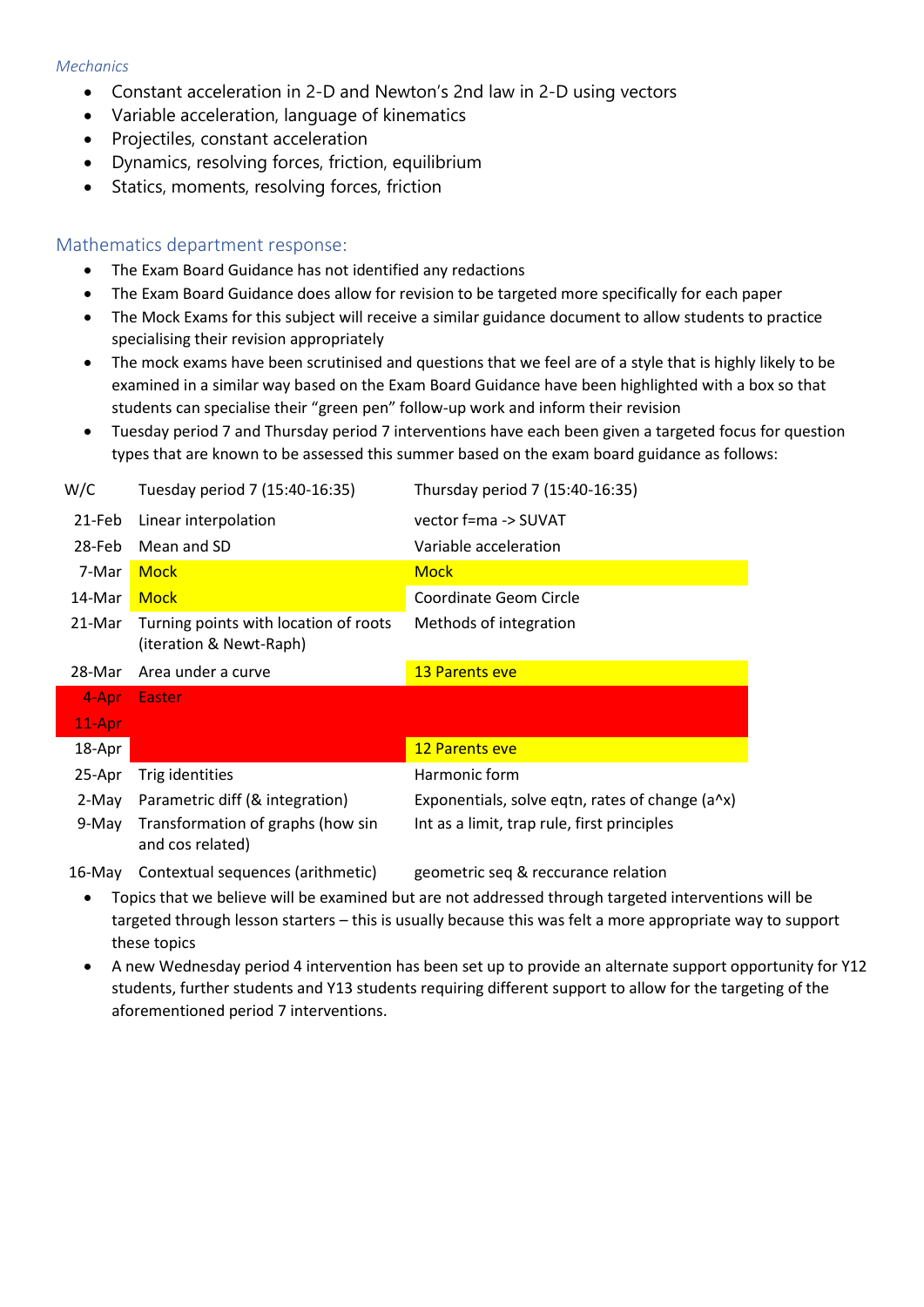## A Level Further Mathematics

The primary focus for the papers will be:

### Further Mathematics Core Pure 1

- Complex numbers: Multiplication and division, conjugates
- Complex numbers: Roots of polynomial equations, Argand diagram
- De Moivre's theorem; Volumes of revolution
- Matrices: Inverse of a  $3 \times 3$  matrix, singular and non-singular
- Method of differences for summation of finite series
- Improper integrals; Hyperbolic functions
- Integration; Partial fractions
- Inverse hyperbolic functions
- Solution of first order differential equations
- Solution of second order non-homogenous differential equations

### Further Mathematics Core Pure 2

- Proof by induction; Use matrices to represent linear transformations in 2-D
- Complex numbers: Multiplication and division
- Complex numbers; Addition and subtraction; simple loci in the Argand diagram
- Matrices: Solution of three simultaneous equations
- The relationship between roots and coefficients of polynomial equations
- Differentiate inverse trigonometric functions
- Vectors; Equation of a straight line, scalar product, perpendicular distance from a point to a plane
- Polar coordinates: Area enclosed by a curve, tangents
- Differentiation of hyperbolic functions; Maclaurin series

### Further Pure Mathematics FP1

- *t*-formulae
- Taylor series, limits, L'Hospital's Rule
- Differential equations reducible by means of a given substitution
- Coordinate systems: Ellipse and hyperbola
- Coordinate systems: Rectangular hyperbola
- Vector product
- Vector equations of planes
- Numerical solution of first order differential equations
- Algebraic inequalities and inequations including the modulus sign

### Further Mechanics FM1

- Impulse-momentum in 1-D
- Impulse-momentum in 2-D
- Power
- Work-energy
- Hooke's law, work energy
- Successive direct impacts
- Oblique impact of two spheres
- Successive oblique impacts

### Mathematics department response:

- The Exam Board Guidance has not identified any redactions
- A small number of topics are not specifically mentioned in the exam board guidance meaning they are unlikely to be assessed and should not have any greater importance than a minor focus in a question that is